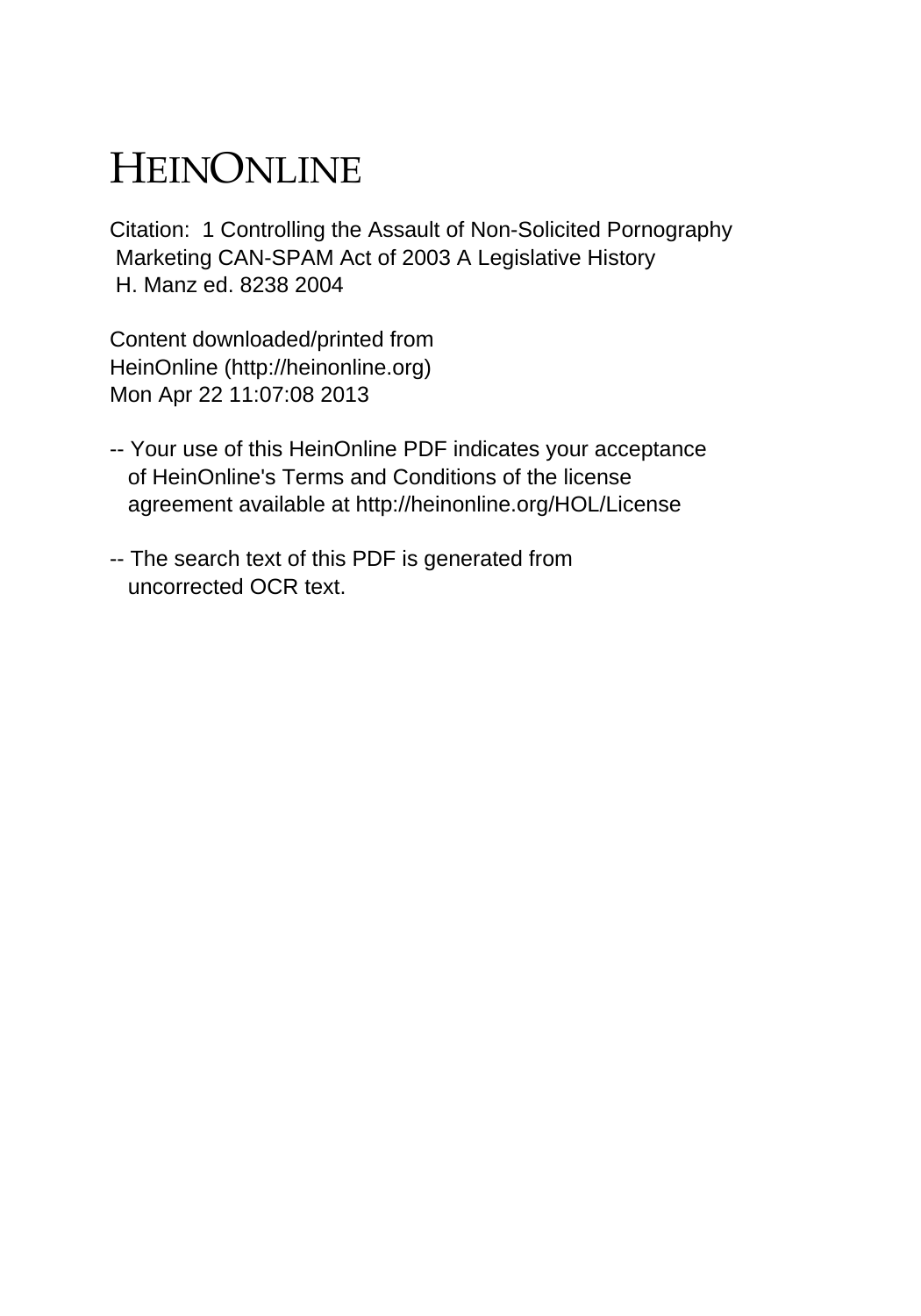ditional genealogical records like voter of 2003.<br>registrations and school records. How sec. RETABLIBIRMENT OF DATABASE. Helectronic paths of their messages.<br>ever, African Americans did not imme- (a) IN GENERAL.—The Archiv African Americans in researching their gene-<br>American siting on jurics or owning<br>African Americans in researching their gene-<br>spann, 22 percent contain indicts of fal-<br>businesses. Segregation meant seg-<br>(b) MAINTENANCE.—Th regated religiborhoods, schools, ished by this Act shall be maintained by the percent contain at least one form of do-<br>churches, clubs, and fraternal organiza- National Historical Publications and Ception.<br>tions. Therefore tions. Therefore, many of the records Records Commission. The Criminal Spam Act of 2003 tar-<br>were also segregated. For example, sec. a AUTHORIZATION OF APPROPENATIONS. gets fraudulent and deceptive spam by<br>some telephone d some telephone directories in South There are authorized to be appropriated-<br>Carolina did not include African Amer- (1) \$5,000,000 to establish the national dataicans in the regular alphabetical list-<br>ing, but at the end of the book. An Afing, but at the end of the book. An Af- (2) \$5,000,000 to provide grants to States Specifically, the Act makes it a crime<br>cican American must maneuver these local procedus and universities to preserve to hack into a comput distinctive nuances in order to conduct local records of servitude and emancipation. Conduct into a computer, or to use a<br>distinctive nuances in order to conduct local records of servitude and emancipation. Computer system  $\overline{p}$  proper genealogical research. In my  $\overline{p}$  By Mr. HATCH (for himself, Mr. made available for other purposes, as a a conduit for bulk commercial email. own State of Louisiana, descendants of LEAHY, Mr. SCHUMER, Mr. conduit for bulk commercial email.<br>
the 9th Calvary Regiment and the 25th GRASSLEY, Mrs. FEINSTEIN, Mr. The Act also prohibits sending bulk the 9th Calvary Regiment and the 25th<br>Infantry Regiment, known as the Buffalo Soldiers, would have to know to S. 1293. A bill to criminalize the send- true source, destination, routing or au-<br>look in the index of the United States ing of predatory and abusive e-mail; to thentication information Colored Troops and not the index of the the Committee on the Judiciary.<br>
State Military Regiments. Mr. HATCH. Mr. President, I rise to

Abraham Lincoln said, "a man who Introduce, with Senators LEAHY, SCHU-<br>Cares nothing about his past can care MER, GRASSLEY, FEINSTEIN, DEWINE, The Act subjects violators to stiff<br>little about his future." In 1965, Alex and national great-grandparents while bipartisan support, targets the most mitted in furtherance of any felony, or<br>going through post-Civil War records egregious types of spammers—those where the defendant has previously<br>at th It year journey that resulted in the use is million commercial electron exist. It also contains criminal<br>By providing \$5 million for the Na- Over the course of the past several forfeiture provisions and directs the<br>thoal H tional Historical Publications and years, the amount of unsolicited com-<br>Records Commission to establish and mercial email, or spam, has grown at<br>maintain a national database, the an exponential rate. During a recent reduce the time and painstaking efforts on Commerce. Science and Transpor-<br>of those African Americans who truly tation. Brightmail Inc., a provider of

one can have access to the records that contain the secognizing that spammers can send<br>matter to them. The SEARCH Act of Spam messages.<br>2003 helps to fulfill that mission by This tremendous growth rate is due their fraudul the genealogical process, given the cir- spammers who use abusive tactics to the Act directs the Department of Jus-<br>the genealogical process, given the cir- spammers who use abusive tactics to the Act directs the Departmen cumstances unique to the African send millions of email messages quick- tice and the Department of State to<br>American experience. No longer should ly, at an extremely low cost. By using work through international fora to

slave simply do not exist because *resentatives of the United States of America in* confidence in online commerce.<br>Slaves could not legally learn to read *Congress assembled*, and the coent study conducted by the Fed-

diately begin to participate in may of United States shall establish, as a part of the email messages contain indicia of fal-<br>the privileges of citizenship, including National Archives, a national database con-sity in the nation meant the prevention of African emancipation and archives, a national database con-<br>in the body of the message: ap-<br>voting and attending school. Discrimition in the United States to assist of falsity in the body of

Abraham Lincoln said, "a man who introduce, with Senators LEAHY, SCHU-<br>cares nothing about his past can care MER, GRASSLEY, FEINSTEIN, DEWINE, The Act subjects violators to stiff<br>little about his future." In 1965, Alex and

years, the amount of unsolicited com- Sentencing Commission to consider en-<br>mercial email, or spam, has grown at hancements for offenders who obtain<br>an exponential rate. During a recent, email addresses through illegal mea maintain a national database, the an exponential rate. During a recent email addresses the SEARCH Act proposes to significantly Senate hearing before the Committee such as harvesting. Senate hearing before the Committee such as harvesting.<br>on Commerce, Science and Transpor- The strong deterrent effect of the reduce the time and painstaking enores for commerce, screene and Transportant americans further enhanced by civil<br>of those African Americans who truly tation, Brightmail Inc., a provider of legislation is further enhanced examed bout their American past, and spam filtering software that serves six enforcement provisions that authorize<br>care about their American past, and spam filtering software that serves in the Department of Justice and ag eare about the contribute to the American of the ten largest U.S. Internet service the Department of Justice and ag-<br>ican future. This bill also seeks to au-providers, estimated that in April 2003, grieved Internet service Exame universities to preserve, catalogue, in providers, estimated that in April 2003, grieved Internet service providers to thorize \$5 million for States, colleges, 46 percent of all email traffic was bring suit for viola and universities to preserve, catalogue, spam. This figure represented a nearly appropriate cases, courts may grant in-<br>and index records locally five fold increase in sparn in merely 18 junctive relief, impose civil fines In a democracy, records matter. The months. At the same hearing, America award damages of up to \$25,000 per day In a democracy, records matter. The<br>mission of NARA is to ensure that any understanding that on any given day, of violation, or between \$2 and \$8 per<br>one can have access to the records that it blocks approximately 2.3 bill

American experience, wo ronger should deceptive methods, these spammers<br>any American have to wait to find out deceptive methods, these spammers<br>about information leading to freedom. any American have to wait to find out<br>
conceal their identities, evade Internet in investigating and prosecuting<br>
about information leading to freedom.<br>
I hope my colleagues will join me in Internet by advertising and prom elebrating Juneteenth this year by pernographic web sites, illegally pirat-<br>recommendations for addressing inter-<br>mous consent that the text of the bill ucts, pyramids scheme and the product of the bill ucts, illegally pir

Census. Even the use of letters, diaries, **S. 1292** users, threatens to disrupt Internet and other first-person recordings of *Be it enacted by the Senate and House of Rep*- services, and undermines the public's and other first-person recordings of *Be* it *enacted by the Senate and* **House** *of Rep-* services, and undermines the public's

SECTION 1. SEGREE CONDITIES.<br>
This Act may condition is the communistion demonstrates<br>
We may think after 1865, African and Emancipation Archival Research Clear-<br>
We may think after 1865, African and Emancipation Archival

(i) \$5,000,000 to establish the national data- forcement authorities to prosecute and base authorized by this Act: and<br>
(2) \$5,000,000 to provide grants to States Specifically, the Act makes it a crime<br>
(2) \$5,000,000 to p Infantry Regiment, known as the Buf-<br>Infantry Regiment, known as the Buf-<br>falo Soldiers, would have to know to **S.** 1293. A bill to criminalize the send- true source, destination, routing or au-State Military Registers Military Counts- or domain names that falsify the identity of the actual registrant.

actually example in the state of the set of the set of the state of the state of the state of the state of the state of the state of the state of the state of the state of the set of the set of the set of the set of the se

send millions of email messages quick- tice and the Department of State to ly, at an extremely low cost. By using work through international fora to

There being no objection, the bill was scams. The extraordinary volume of ing predatory and abusive commercial<br>ordered to be printed in the RECORD, as spam generated by their schemes im-<br>follows: however, broader legislati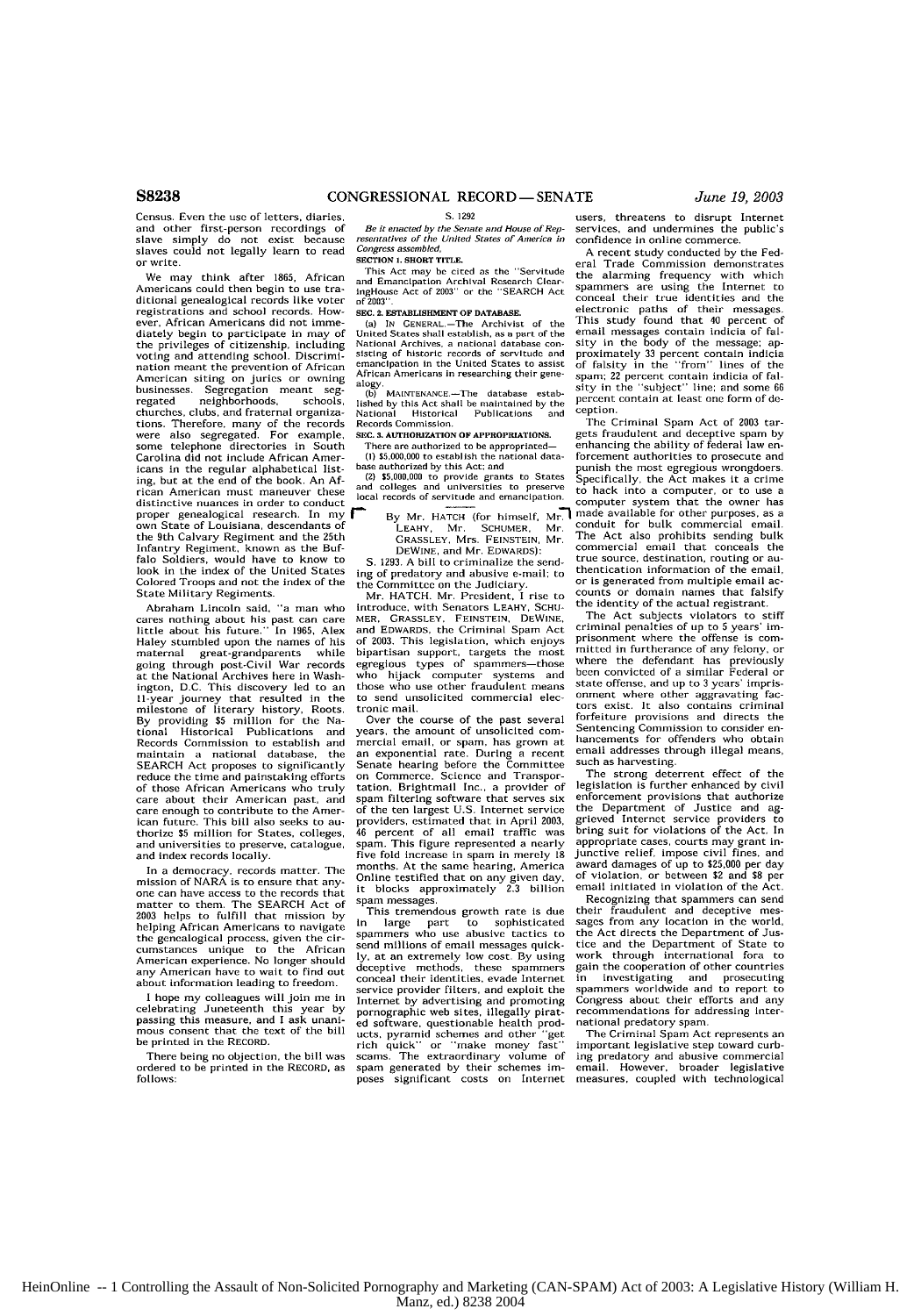solutions, are also needed. Any effec-<br>tive solution to the spam problem re-<br>quires cooperative efforts between the government and the private sector, as well as the assistance of our international partners.

Recent years have witnessed extraor-<br>dinary technological advances. These dinary technological advances. These innovations, and electronic commu-nications in particular, have signifi-cantly increased the efficiencies, productivity and conveniences of our modern world. The abusive practices of fraudulent spammers threaten to fraudulent spammers threaten to choke the lifeblood of the electronic age. This is a problem that warrants swift but deliberative legislative ac-<br>tion. I am committed to working with my colleagues in both Houses to address the spam problem on all fronts. I ask unanimous consent that a sec-

tion-by-section analysis be printed in

there being no objection, the material was ordered to be printed in the RECORD, as follows:

**SECTION-BY-SECTION ANALYSIS SEC. I.** SHORT TITLE

This bill may be cited as the 'Criminal Spam Act of **2003"**

**SEL.** 2. PROHIBITION AGAINST PREDATORY **AND ABUSIVE** COMMERCIAL EMAIL

This section targets the four principal<br>techniques that spammers use to evade fil-<br>tering software and hide their trails. It cre-<br>ates a new federal crime that prohibits hacking into a computer, or using a computer system that the owner has made available for other purposes, to send bulk commercial cmail. It also prohibits sending bulk com-<br>mercial email that either conceals the true<br>source, destination, routing and authentica-<br>tion information of the email, or is gen-<br>erated from multiple email accounts or do-<br>main **5** years' imprisonment where the offense was committed In furtherance of any felony. or where the defendant was previously **con** victed of a similar federal or state offense, and up to **3** years' imprisonment where other aggravating factors exist. The **U.S.** Sen-tencing Commission is directed to consider sentencing enhancements for offenders who obtained email addresses through improper

means, such as harvesting. In addition, this section provides for **civil** enforcement **by** the Department of Justice and aggrieved Internet service providers against spammers who engage in the conduct described above. In appropriate cases, courts may grant injunctive relief, impose civil penalties, and award damages.

### **SEC. 3.** REPORT **AND SENSE OF CONGRESS** REGARDING **INTERNATIONAL** SPAM.

Recognizing that an effective solution to<br>the spam problem requires the cooperation<br>and assistance of our international partners. this section asks the Administration to work through international fora to gain the **co-** operation of other countries in investigating

per and prosecuting spammers worldwide, and to<br>report to Congress about its efforts.<br>Mr. LEAHY. Mr. President, 1 am<br>pleased to be introducing, with Sen-<br>ators HATCH, SCHUMER, GRASSLEY, FEINSTEIN, BEITHDELLING, CRASSLEY, FEINSTEIN, DEWINE, and EDWARDS, the Criminal Spam Act of **2003.** This bill is designed to counter the most objectionable forms of email marketing. In an effort to clear electronic channels for legitimate communications, the

ceive Internet Service Providers, estimated that 96 percent of the spam<br>"ISPs", and email recipients into involving investment and business op-<br>thinking that messages come from portunities, and nearly half of the Finiting that messages come from portunities, and nearly half of the<br>thinking that messages come of poy spam advertising health services and<br>many spammers use to increase the products, and travel and leisure con-<br>many spam likelihood that their unwanted ads will

to undermine the vast potential of the Indeed. it has already caused some<br>Internet to foster the free exchange of Americans to refrain from using the Internet to foster the free exchange of Americans to refrain from using the information and commerce. Businesses Internet to the extent that they otherand individuals currently wade through wise would. For example, some have tremendous amounts of spam in order chosen not to pacticipate in public dis-<br>to access email that is of relevance to cussion forums, and are hesitan to access email that is of relevance to cussion forums, and are hesitant to<br>them—and this is after ISPs, busi- provide their addresses in legitimate<br>nesses, and individuals have spent time business transactions, for fear t and money blocking a large percentage their email addresses will be harvested<br>of spam from reaching its intended re- for junk email lists. And they are right

equivalent of the experience of the nine minutes after posting an email ad-<br>woman in the Monty Python skit, who dress in an online chat room.<br>seeks to order a spam-free breakfast at At a recent FTC forum on spam, exseeks to order a spam-free breakfast at the a recent FTC forum on spam, ex-<br>a restaurant. Try as she might, she perts agreed that the issue is ripe for<br>cannot get the waitress to bring her Federal action. Some 30 States no a cannot get the waitress to bring her Pederal action. Some 30 States now<br>the meal she desires. Every dish in the have anti-spam laws, but the nature of<br>restaurant comes with Spam; it's just a email makes it difficult to d Frequency considers the space of space in the constant comes with Spam; it's just a cmail makes it difficult to discern<br>matter of how much. There's "cgg, where any given piece of spam origi-<br>bacon and Spam"; "ggg, bacon, s bacon and Spam"; "Spam, sausage, tinue to flout State laws. For example,<br>Spam, Spam, Spam, bacon, Spam, to- several States require that spam begin perated, the woman finally cries out: FTC has found that only **2** percent of "I don't like Spam! **... I** don't want spam contains this label.

ing similarly to electronic spam. A<br>Harris poll taken late last year found Figure 1. For variance that  $80$  percent of respondents view<br>spam as "very annoying," and fully  $74$ <br>percent of respondents favor making<br>mass spamming illegal. They are fed mass spamming illegal. They are **fed** and implementation of technological

customers from spam, blocking billions This raises the question: Why should<br>of spam each day, but the spammers individuals and businesses be forced to of spam each day, but the spammers individuals and businesses be forced to are winning the battle. Millions of un- invest large amounts of time and are winning the battle. Millions of un- invest large amounts of time and<br>wanted, unsolicited commercial emails money in buying, installing, and mainare received by American businesses taining generation after generation **of** are received by American businesses<br>and individuals each day, despite their<br>own, additional filtering efforts. A re-<br>cent study by Ferris Research estiown, additional filtering efforts. A re- I have often said that the governcent study by Ferris Research esti- ment should regulate the Internet only mates that spam costs U.S. businesses when absolutely necessary. Unfortu-\$8.9 billion annually as a result of lost nately, spammers have caused this to productivity and the need to purchase be one **of** those times. Congress needs productivity and the need to purchase be one of those times. Congress needs<br>more powerful servers and additional to address the spam problem quickly<br>bandwidth; to configure and run spam and prudently, and the Criminal Spam bandwidth; to configure and run spam filters; and to provide help-desk sup- Act, by targeting the most injurious filters; and to provide help-desk support for spam recipients. The costs of spam are significant to individuals as span are significant to individuals as The bill that Senator HATCH and I inwell, including time spent identifying troduce today would prohibit the four<br>and deleting spam, inadvertently open-principal techniques that spammers<br>ing spam, installing and maintaining use to evade filtering software and mate messages mistakenly deleted by spam filters, and paying for the ISPs'

From Horses into personal and busi-<br>Trojan Horses into personal and busi-<br>ness computer systems, including those

bill targets those spammers who de- tive trade practices. The FTC recently ceive Internet Service Providers, estimated that  $96$  percent of the spam products, and travel and leisure, contains false or misleading information.<br>This rampant deception has the po-

evade filtering software and be opened. This rampant deception has the po-<br> Without a doubt, spam is a serious tential to undermine Americans' trust<br>problem today, one that is threatening of valid information o inferred commerce. Business Internet to the extent that they other-<br>wise would. For example, some have concerned. The FTC found span from reaching its intended re-<br>for junk email lists. And they are right<br>to be concerned. The FTC found span<br>Email users are having the online arriving at its computer system just<br>equivalent of

several States require that spam begin<br>the subject line with "ADV," but the<br>FTC has found that only 2 percent of

Fraction the woman immary trees out. The mass todino that only a percent of  $\Gamma$  don't like Spam!'<br>ANY Spam!' Technology will undoubtedly play a Individuals and businesses are react- key role in fighting spam. However, a Harris poll taken late last year found is not predicted In the foreseeable fu-that **80** percent of respondents view ture. In addition, given the adroitness spam as "very annoying," and fully 74 with which spammers adapt to antiup.<br> **up.**<br> **up**<br> **up**<br> **up**<br> **up**<br> **up**<br> **up**<br> **up**<br> **up**<br> **up**<br> **up**<br> **up**<br> **up**<br> **up**<br> **up**<br> **up**<br> **up**<br> **up**<br> **up**<br> **up**<br> **up**<br> **up**<br> **up**<br> **up**<br> **up**<br> **up**<br> **up**<br> **up**<br> **up**<br> **up**<br> **up**<br> **up**<br> **up**<br> **up**<br> **up**<br> **up**<br>

mate messages mistakenly deleted by First, our bill would prohibit hacking into another person's computer system<br>and sending bulk spam from or through blocking efforts. There are other less prominent that system. And there are other less prominent that system. This would criminalize<br>but equally important costs of spam. It the common spammer technique of obthe common spammer technique of obtaining access to other people's email accounts on an ISP's email network, response computer systems, including those whether by password theft or by insert-<br>that support our national infrastruc- ing a "Trojan horse" program-that is<br>ture. It is also fertile ground for decep- a program that unsusp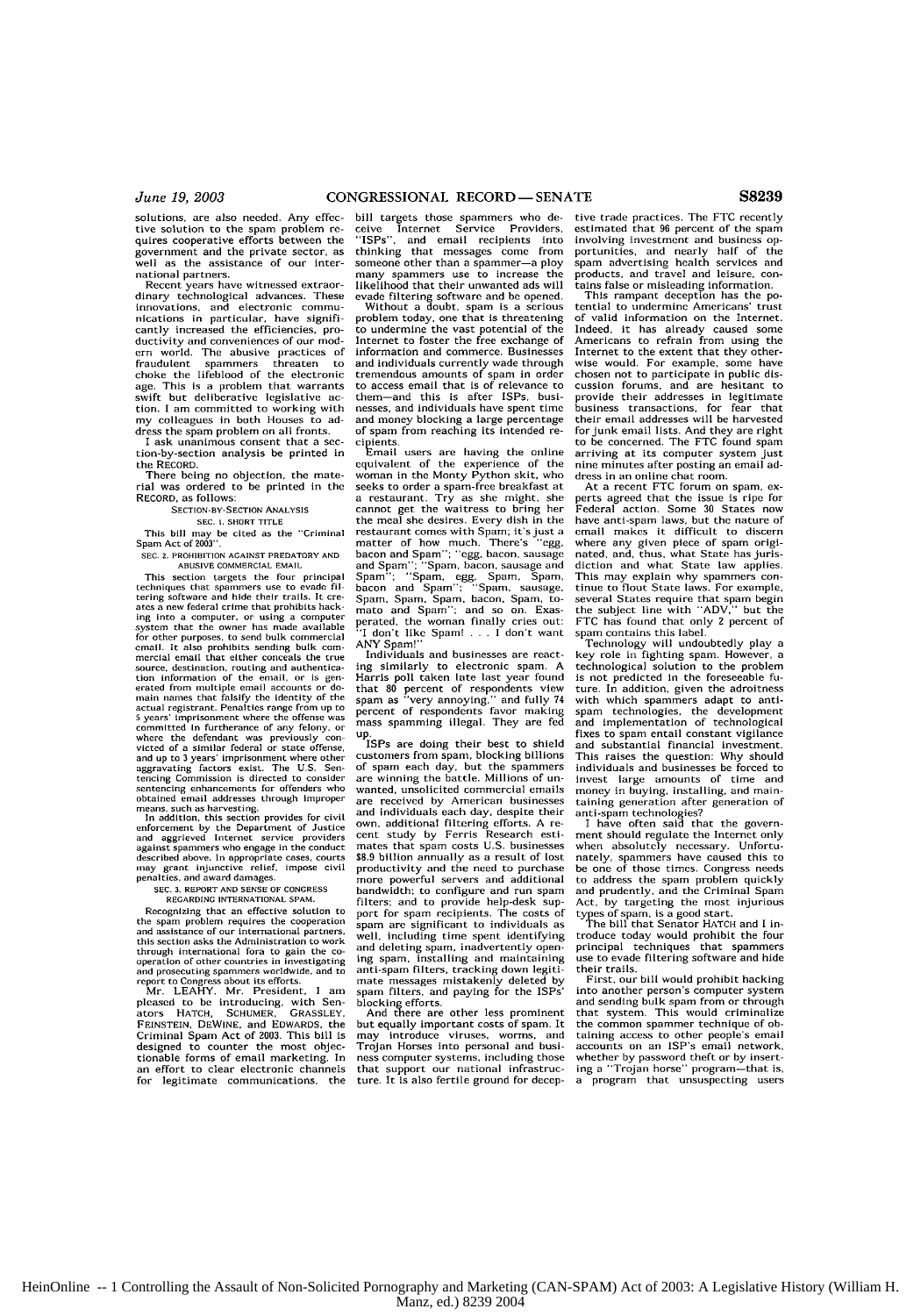download onto their computers and that then takes control of those computers—to send bulk spam.<br>Second, the bill would prohibit using

a computer system that the owner makes available for other purposes as a conduit for bulk spam, with the intent of deceiving recipients as to the spam's origins. This prohibition would criminalize another common spammer technique-the abuse of third parties' "open" servers, such as email servers that have the capability to relay mail, or Web proxy servers that have the<br>ability to generate "form" mail. Spammers commandeer these servers to send bulk commercial email without the server owner's knowledge, either<br>by "relaying" their email through an by "relaying" their email through an<br>"open" Web proxy server's capability<br>to generate form emails as a means to to generate form emails as a means to originate span, thereby exceeding the owner's authorization for use of that email or Web server. In some instances the hijacked servers are even completely shut down as a result of tens of thousands of undeliverable messages generated from the spammer's email list.

The bill's third prohibition targets another way that outlaw spammers evade ISP filters: falsifying the "head-er information" that accompanies evalue for meets, talking the media<br>er information'' that accompanies<br>every email, and sending bulk spam containing that fake header information. More specifically, the bill prohibits forging Information regarding the origin of the email message, the route through which the message attempted to penetrate the **ISP** filters, and Information authenticating the user as a "trusted sender" who abides by appropriate consumer protection by expression and the last type of forgory will be<br>particularly important in the future,<br>as ISPs and legitimate marketers de-<br>velop "white list" rules whereby<br>emailers who abide by self-regulatory<br>codes of good practices w to send email to users without being<br>subject to anti-spamming filters. There is currently substantial interest among marketers and email service providers in "white list" technology solutions to spare. However. such "white list" sys-tems would be useless If outlaw spammers are allowed to counterfeit the authentication mechanisms used

by legitimate emailers.<br>Fourth and finally, the Criminal Spam Act prohibits registering for multiple email accounts or domain names, and sending bulk email from those accounts or domains. This provision targets deceptive "account provision targets deceptive "account<br>churning," a common outlaw spammer technique that works as follows. The spammer registers, usually by means of an automatic computer program, for large numbers of email accounts or domain names, using false registration information, then sends bulk span from one account or domain after **an**other. This technique stays ahead of ISP filters by hiding the source, size, and scope of the sender's mailings, and prevents the email account provider or

domain name registrar from identifying the registrant as a spammer and denying his registration request. Falsifying registration information for domain names also violates a basic contractual requirement for domain name

registration. Penalties for violations of these provisions are tough but measured. Recidivists and those who send spam in fur-<br>therance of another felony may be imprisoned for up to five years. Large-volume spammers, those who hack Into another person's computer system to<br>send bulk spam, and spam "kingpins"<br>who use others to operations may be impris-<br>spamming operations may be imprisoned for up to three years. Other offenders may be fined and imprisoned for no more than one year. Convicted offenders are also subject to forfeiture of proceeds and instrumentalities of

the offense. In addition to these criminal penalties, offenders are also subject to civil enforcement actions, which may be brought by either the Department of Justice or by an ISP. Civil remedies<br>are important as a supplement to criminal enforcement for several reasons. First, bringing cases against out-<br>law spammers is very resource intensive because of the extensive forensic work involved in building a case: providing for civil enforcement will allow ISPs to assemble evidence to make prosecutors' jobs easier. Second, al-though criminal prosecutions are a critical deterrent against the most egregious spammers, the Justice Department is unlikely to prosecute all outlaw span cases; civil enforcement, backed by strong financial penalties, will serve as a second layer of deterrence. Third, criminal penalties may not be appropriate In all cases, as for example in the case of teenagers hired by professional outlaw spammers to<br>send out email for them: civil enforcement gives the Justice Department a complete and refined range of tools to address specific outlaw spam problems. That describes the main provisions of

our bill. In addition, because commercial email can be, and is being, sent from all over the world into the virtual mailboxes of Americans, the bill **di**rects the Administration to report on its efforts to achieve international co-operation in the investigation and

prosecution of outlaw spammers. Again, the purpose of the Criminal Spam Act is to deter the most per-nicious and unscrupulous types of spammers-those who use trickery and deception to induce others to relay and view their messages. Ridding America's inboxes of deceptively delivered spam will significantly advance our fight<br>against junk email. But the Criminal<br>Spam Act is not a cure-all for the spam pandemic.

The fundamental problem inherent to I is the ambiental problem interest to<br>spam—its sheer volume—may well per-<br>sist even in the absence of fraudulent routing Information and false identi-ties. In a recent survey, 82 percent of

respondents considered unsolicited bulk email, even from legitimate businesses, to be unwelcome spam. Given<br>this public opinion, and in light of the<br>fact that spam is, in essence, cost-<br>shifted advertising, it may be wise to<br>take a broader approach to our fight take a broader approach to our fight<br>against spam.

One approach that has achieved sub-stantial support is to require all com-mercial email to include an "opt out" mechanism, that is, a mechanism for consumers to opt out of receiving further unwanted spar. At the recent FTC forum, several experts expressed concerns about this approach, which permits spammers to send at least one piece of sparn to each email address in their database, while placing the bur-den on email recipients to respond. People who receive dozens, even hun-dreds, of unwanted emails each day would have little time or energy for anything other than opting-out from

unwanted spare. According to one organization's cal-culations, if just one percent of the approximately 24 million small busi-<br>nesses in the U.S. sent every American just one spain a year, that would amount to over **600** pieces of spam for each person to sift through and opt-out of each day. And this figure may be conservative, as It does not include the large businesses that also engage in on-

line advertising. A second possible approach to spam-a national "Do Not Spam" registry-raises a different but no less difficult set of concerns. The two FTC Commis-sioners who testified last month at the Senate Commerce Committee's hearing on spam both questioned the potential of a national registry to alleviate the spam problem. Although this approach would place a smaller burden on consumers than would an opt-out system, it would entail immense costs, complexity, and delay, all of which work in the spammers' favor.

A third way of attacking spar-and one that was favored by many panelists and audience members at the FTC forum-is to establish an opt-in system, whereby bulk commercial email may only be sent to Individuals and businesses who have invited or consented to it. This approach has strong precedent in the Telephone Consumer Protection Act of 1991, TCPA, which Congress passed to eliminate similar cost-shifting, interference, and privacy problems associated with unsolicited commercial faxes. The TCPA's ban on faxes containing unsolicited advertisements has withstood First Amendment challenges in the courts, and was adopted by the European Union in July 2002.

I have discussed three possible approaches to the spare problem, and there are several others, some of which have already been codified in state law. have already been codified in state law.<br>I encourage the consideration of all these anti-span approaches in the

weeks and months to come.<br>Reducing the volume of junk com-<br>mercial email, and so protecting legitimate Internet communications, will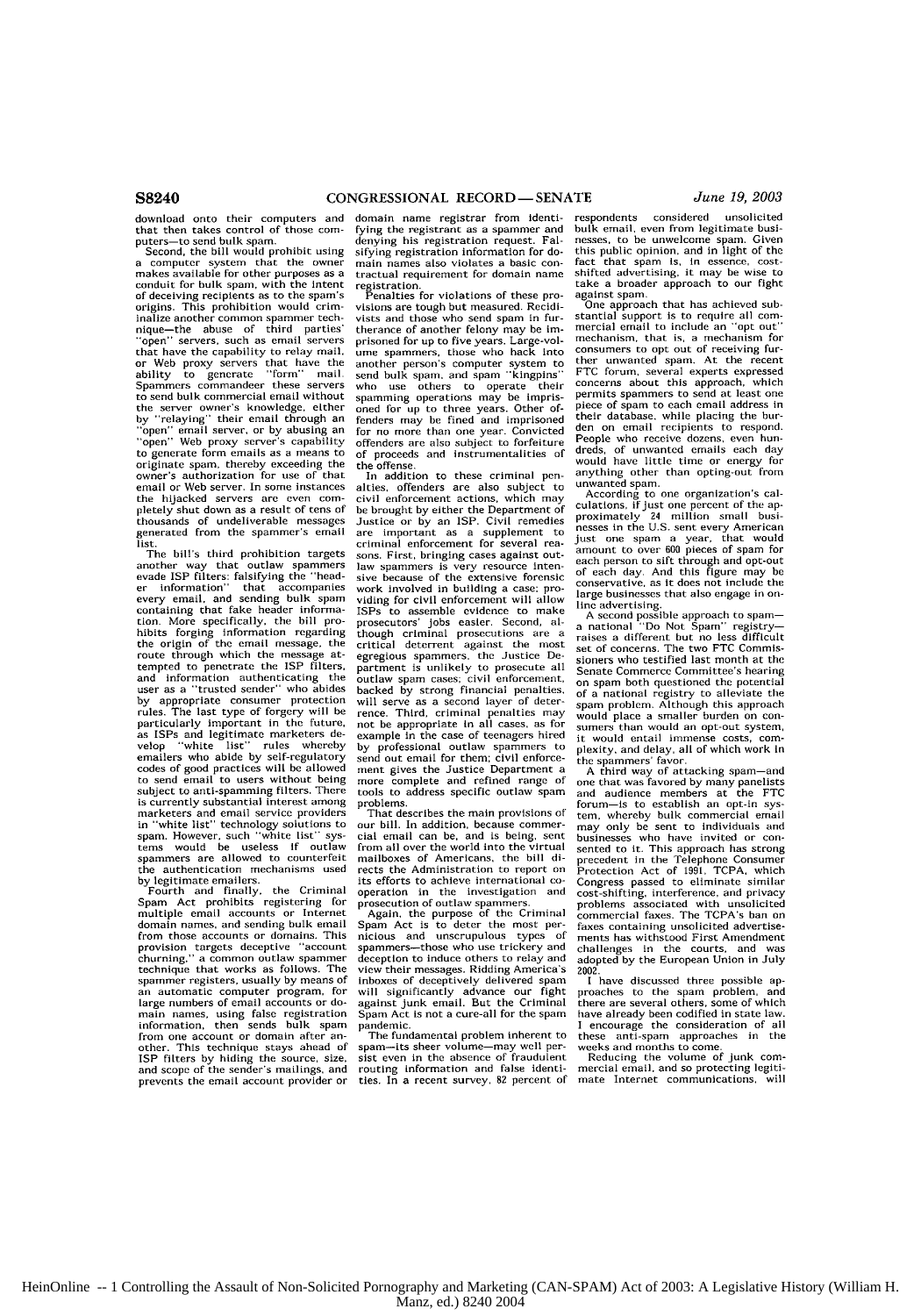not be easy. There are important First Amendment interests to consider, as well as the need to preserve the ability of legitimate marketers to use email responsibly. If Congress does act, It must get it right, so as not to exacerbate an already terribly vexing problem.

The Criminal Spam Act is a first step<br>in countering spam. If we can shut down the spammers who use deception<br>to evade filters and confuse consumers. we will give the next generation of anti-spam technologies a chance to do<br>their work. Our bill targets the most egregious offenders, it provides a much-needed federal cause of action, and it allows the states to continue to serve as a "laboratory" for tough antiserve as a "laboratory" for tough anti-<br>spamming regulation. I urge its speedy enactment into law.

> By Mrs. MURRAY (for herself, Mrs. BOXER, Ms. CANTWELL, Mr. KENNEDY, Mr. LEAHY, and Mr. PRYOR).

**S.** 1294. A bill to authorize grants for community telecommunications infrastructure planning and market development, and for other purposes; to the Committee on Commerce, Science, and Transportation.

Mrs. MURRAY. Mr. President, I rise today to introduce legislation to help rural and underserved communities across the country get connected to the information economy.

Today I am introducing the Commu- nity Telecommunication Planning Act **of** 2003. **1** am proud to have Senators BOXER, CANTWELL, **KENNEDY,** LEAHY. and PRYOR as original cosponsors. This bill will give small and rural communities a new tool to attract high speed services and economic development. Representative INSLEE from my home

State, along with several other members, will soon introduce a companion<br>bill in the House. I appreciate him in the House. I appreciate him working with me to meet this challenge.

I am especially proud of how this leg-islation came about. For the last four years, I've been working with a group of community leaders in Washington State to find ways to help communities get connected to advanced tele-communications services.

**I** want to take a moment to thank the members of my Rural Telecommunication Working Group for their hard work on this bill. The members include: Brent Bahrenburg, Gregg Caudell, Dee Christensen, Dave Danner, Louis Fox, Tami Garrow, Larry Hall, Rod Fleck, Ray King, Dale King, Terry Lawhead, Dick Llarman, Jim Lowery. Jim Miller. Joe Poire, Skye Richendrfer, Ted Sprague, Jim Schmit, and Ron Yenney. We met as a working group. and we held forums around the State that at-tracted hundreds of people. We've

tapped the ideas of experts, service pro- viders and people from across the State who are working to get their commu-nities connected. The result is this legislation, which I am proud to say

part of Washington State's contribution to our national effort to connect all parts of our country to the Internet. The bill was originally introduced In

the 107th Congress. I was able to attach a version of It to the Farm Bill. Unfortunately, the provision was removed<br>during Conference. during Conference.<br>during Conference.<br>This bill addresses a real need in

many communities. While urban and suburban areas have strong competi-<br>tion between telecommunications providers, many small and rural communities are far removed from the services they need. We must ensure that all communities

have access to advanced telecommunications like high speed Internet access and the wireless Internet. Just as yes-<br>terday's infrastructure was built of terday's infrastructure was built roads and bridges, today our infra-structure includes advanced telecom services.

Advanced telecommunications can enrich our lives through activities like distance-learning, and they can even save lives through efforts like **tele-** medicine. The key is access. Access to these services is already turning some<br>small companies in rural communities into international marketers of goods<br>and services.

and services. Unfortunately, many small and rural communities are having trouble get-ting the access they need. Before communities can take advantage of some of the help and incentives that are out there, they need to work together and got through a community planning process. Community plans identify the needs and level of demand, create a vision for the future, and show what all the players must do to meet the telecom needs of their community for today and tomorrow. These plans take resources to develop, and my bill would<br>provide those funds.

provide those funds. Providers say they're more likely to invest in an area if It has a plan that makes a business case for the costly infrastructure investment. Communities want to provide them with that plan, but they need help developing it. **Un**fortunately, many communities get struck on that first step. They don't have the resources to do the studies and planning required to attract serv-ice. So the members of my Working Group came up with a solution: have the Federal Government provide competitive grants that local communities can use to develop their plans. I took that idea and put It Into this bill.

After determining what services they need, communities must then go out and make a market case to providers. That is why I've added "market devel-opment" to the list of allowable uses of grant funding.<br>
While this bill deals with new tech-

nology, it's really just an extension of the infrastructure support the federal government traditionally provides to communities.

minimines.<br>The Federal Government already provides money to help communities plan<br>other infrastructure improvementseverything from roads and bridges to wastewater facilities. Because today's economic infrastructure includes ad-vanced telecom services, I believe the Federal Government should provide similar support for local technology infrastructure. In summary, this bill would provide

rural and underserved communities with grant money for creating community plans, technical assessments and<br>other analytical work, and it would other analytical work, and it would<br>allow these communities to use the<br>funding to market these plans to profunding to market these plans to pro- viders. With these grants, communities will

be able to turn their desire for access into real access that can improve their communities and strengthen their economies. This bill can open the door for thousands of small and rural areas across our country to tap the potential

of the information economy. **<sup>I</sup>**urge the Senate to support this bill, and I look forward to working with my colleagues to see it passed.<br> **I** ask unanimous consent that the

I ask unanimous consent that the<br>text of the bill be printed in the<br>RECORD

RECORD. There being no objection, the bill was ordered to be printed in the RECORD, as follows: **S.** <sup>1294</sup>

Be it enacted by the Senate and House of Representatives of the United States of America in *Congress assembled,* SECTION **1.** SHORT TITLE.

This Act may **be** cited as the "Community

Telecommunications Planning Act of 2003".<br>
SEC. 2 COMMUNITY TELECOMMUNICATIONS<br>
(a) AUTHORITY TO MAKE GRANTS.<br>
SECTED TO MARE GRANTS.<br>
SECTED TO MARE CRANTS.<br>
SECTED TO CUSPECT TO A USING THE SURFAINED PATHS<br>
paragraph of for the community telecommunications in-frastructure planning and market develop. ment purposes described in subsection (). **(b)** ELIGIBLE ENTITIES.-An entiy eligible

for a grant under this section is any local or tribal government, local eon-profit entity, cooperative, public utility, or other public entity that proposes to use the amount of the grant for the community telecommuni-cations infrastructure planning and market development purposes described in subsection (c).<br>section (c).<br>(c) COMMUNITY TELECOMMUNICATIONS IN-

(c) COMMUNITY TELECOMMUNICATIONS IN-<br>FRASTRUCTURE PLANNING AND MARKET DE-<br>VELOPMENT.—Amounts from a grant made<br>under this section shall be used for purposes<br>of facilitating the development of a tele-<br>communications infrast development plan for a locality by various

means, including—<br>(1) by encouraging the involvement in the<br>development of the plan of interested elements of the community concerned, includ-

more the business community, governments,<br>ing the business community, governments,<br>telecommunications providers, and sec-<br>ondary and, where applicable, post-secondary<br>educational institutions and their students;<br> $(2)$  by e

(3) by enhancing the identification of a wide range of potential solutions for such needs through advanced telecommunications infrastructure; and

(4) by any other means that the Secretary concerned considers appropriate.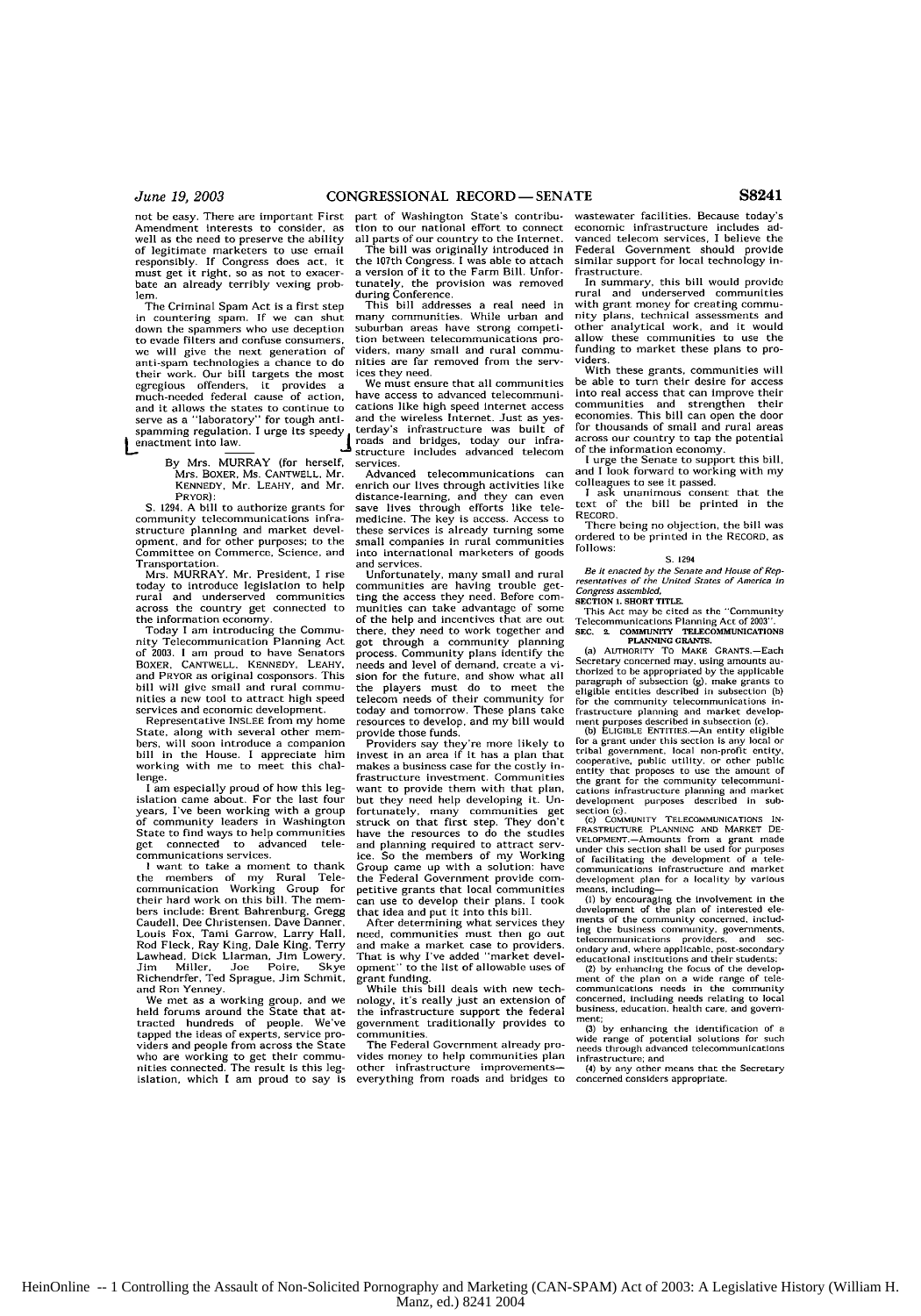HeinOnline -- 1 Controlling the Assault of Non-Solicited Pornography and Marketing (CAN-SPAM) Act of 2003: A Legislative History (William H. Manz, ed.) 8242 2004